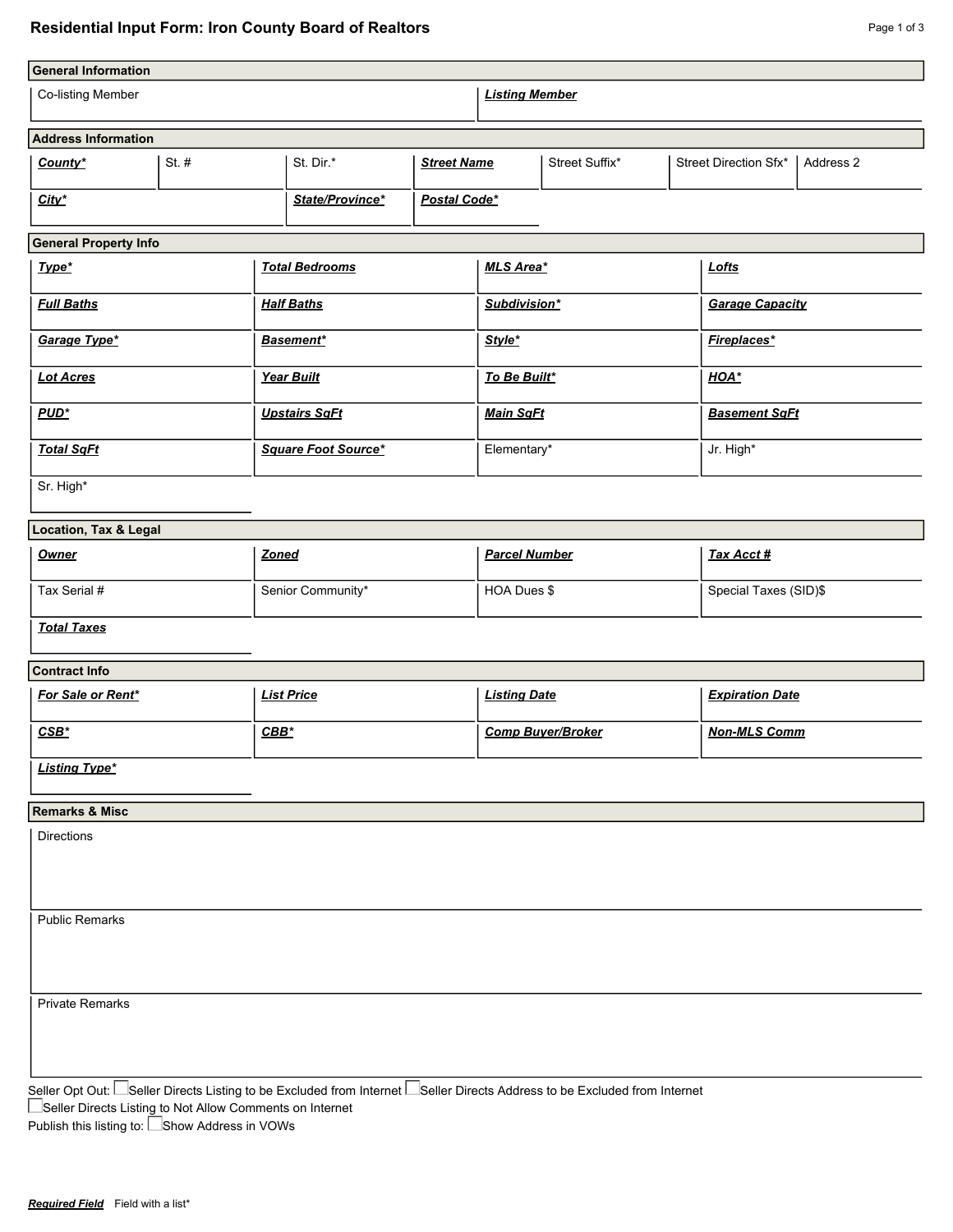**Residential Input Form: Iron County Board of Realtors Page 2 of 3** Page 2 of 3

| Occupancy: 1 to 3 req'd |                                     |                                  | <b>Water Heater</b>            |                                      |                                                                                                                                                        |  | <b>Inside Inclusions</b>          |                         |  |  |
|-------------------------|-------------------------------------|----------------------------------|--------------------------------|--------------------------------------|--------------------------------------------------------------------------------------------------------------------------------------------------------|--|-----------------------------------|-------------------------|--|--|
|                         | Management                          | Owner                            |                                | Electric                             | Gas                                                                                                                                                    |  | Central Vacuum                    | <b>Formal Entry</b>     |  |  |
|                         | Renter                              | Vacant                           |                                | Solar                                |                                                                                                                                                        |  | Formal Dining Room                | Handicap Access         |  |  |
| <b>Level % Finished</b> |                                     |                                  | <b>Floor Covering</b>          |                                      |                                                                                                                                                        |  | Garage Door Opener                | Humidifier              |  |  |
|                         | % Finished Upper:                   |                                  |                                | Hardwood                             | <b>Laminate Floors</b>                                                                                                                                 |  | Hot Tub                           | Pool                    |  |  |
|                         | % Finished Main:                    |                                  |                                | Linoleum/Vinyl                       | Tile                                                                                                                                                   |  | <b>Jetted Tub</b>                 | Security System         |  |  |
|                         | % Finished Basement:                |                                  |                                | Wall-Wall Carpet                     | None                                                                                                                                                   |  | Sauna                             | Water Softner,<br>Owned |  |  |
| <b>Possession</b>       |                                     |                                  | <b>Energy Conservation</b>     |                                      |                                                                                                                                                        |  | Sump Pump<br>Water Softner, Rnted | Wet Bar                 |  |  |
|                         |                                     |                                  |                                | Ceiling Fan                          | Double Pane                                                                                                                                            |  | <b>Window Coverings</b>           | None                    |  |  |
|                         | 30 Days                             | Call List Office                 |                                | Single Pane                          | <b>Storm Doors</b>                                                                                                                                     |  | <b>Electric Air Filter</b>        |                         |  |  |
|                         | Immediate                           | <b>Upon Closing</b>              |                                | <b>Storm Windows</b>                 | <b>Triple Pane</b>                                                                                                                                     |  | Basement: 1 to 2 req'd            |                         |  |  |
|                         | Appointment                         |                                  |                                | Wood Stove                           | Other - See Remarks                                                                                                                                    |  | Interior Access Only              | Walk Out/Daylight       |  |  |
|                         | Call Listing Office                 | Call Occupant                    |                                | <b>Patio/Deck</b>                    |                                                                                                                                                        |  | Walk Up/Stairwell                 | No Basement             |  |  |
|                         | Call Owner                          | Key at Listing Ofc               |                                | <b>Deck</b>                          | <b>Deck Covered</b>                                                                                                                                    |  | <b>Outside Inclusions</b>         |                         |  |  |
|                         | Management Co.                      | No Appt Necessary                |                                | Patio                                | Patio Covered                                                                                                                                          |  |                                   |                         |  |  |
|                         | Supra Key Box<br>Code Lock Box      | Call Listing Agent               |                                | Porch                                | None                                                                                                                                                   |  | <b>Animal Rights</b>              | Barn                    |  |  |
|                         |                                     |                                  |                                | Other - See Remarks                  |                                                                                                                                                        |  | Cable TV                          | Corral                  |  |  |
|                         | <b>Existing Loans</b>               |                                  | Roof: 1 to 2 req'd             |                                      |                                                                                                                                                        |  | Curb & Gutters                    | Pool<br>Satellite Dish  |  |  |
|                         | All Incl Trust Deed                 | Call Listing Agent               |                                |                                      |                                                                                                                                                        |  | <b>RV Parking</b><br>Sidewalk     | Storage Shed            |  |  |
|                         | Contract                            | Conventional                     |                                | Asbestos                             | <b>Asphalt Shingles</b>                                                                                                                                |  | TV Antenna                        | Work Shop               |  |  |
|                         | Farm Home                           | Fed Land Bank                    |                                | <b>Cedar Shakes</b>                  | Concrete Tile<br>Tar & Gravel                                                                                                                          |  | None                              | Other - See Remarks     |  |  |
|                         | <b>FHA</b>                          | VA                               |                                | Metal<br>Other                       |                                                                                                                                                        |  | Accessibility: 1 to 2 req'd       |                         |  |  |
| Other<br>Wrap           |                                     |                                  | Air Conditioning: 1 to 3 req'd |                                      |                                                                                                                                                        |  |                                   |                         |  |  |
|                         | <b>Terms of Sale</b>                |                                  |                                |                                      |                                                                                                                                                        |  | Paved<br>Unpaved                  | Seasonal                |  |  |
|                         | Cash                                | Conventional                     |                                | Central Air                          | Electric                                                                                                                                               |  |                                   |                         |  |  |
|                         | Farm Home                           | <b>FHA</b>                       |                                | Evaporative                          | Gas<br><b>Window Unit</b>                                                                                                                              |  | Assessments/SID                   |                         |  |  |
|                         | Lease Option                        | Seller Financing                 |                                | <b>Heat Pump</b><br>None             | Other - See Remarks                                                                                                                                    |  | Not Paid                          | Paid                    |  |  |
|                         | Trust Deed, Inclsive<br><b>VA</b>   | <b>Utah Housing</b><br>Will Rent |                                |                                      |                                                                                                                                                        |  | None                              |                         |  |  |
|                         | Other - See Remarks                 |                                  |                                | Landscaping                          |                                                                                                                                                        |  | <b>Water Rights/Shares</b>        |                         |  |  |
|                         | Construction: 1 to 8 req'd          |                                  |                                | Fenced Full                          | <b>Fenced Partial</b>                                                                                                                                  |  | Deed                              | Shares Owned            |  |  |
|                         |                                     |                                  |                                | Landscaped - Full                    | Landscaped - Part                                                                                                                                      |  | <b>Shares Rented</b>              | Underground             |  |  |
|                         | Aluminum                            | Asbestos                         |                                | Sprinkler - Auto<br>Sprinkler - Part | Sprinkler - Full<br>None                                                                                                                               |  | None                              | Other                   |  |  |
|                         | <b>Brick</b><br><b>Cinder Block</b> | Cedar<br>Concrete                |                                | Heating: 1 to 3 req'd                |                                                                                                                                                        |  | Sale Type: 1 req'd                |                         |  |  |
|                         | Frame                               | Log                              |                                |                                      |                                                                                                                                                        |  | Auction                           | Conventional            |  |  |
|                         | Log Siding                          | Masonite                         |                                | Baseboard                            | Coal                                                                                                                                                   |  | $\square$ Fire Sale               | Foreclosure/REO         |  |  |
|                         | Rock                                | Shingles                         |                                | Electric                             | <b>Forced Air</b>                                                                                                                                      |  | HUD                               | Short Sale              |  |  |
|                         | <b>Steel Siding</b>                 | Stucco                           |                                | Gas<br>Hot Water                     | Heat Pump<br>Propane                                                                                                                                   |  | Assoc Dues Cover: 1 to 14 req'd   |                         |  |  |
|                         | Vinyl Siding                        |                                  |                                | Solar                                | Other - See Remarks                                                                                                                                    |  | Cable/Satellite TV                | Clubhouse               |  |  |
|                         | Utilities: 1 to 7 req'd             |                                  |                                | <b>Appliances</b>                    |                                                                                                                                                        |  | <b>Exercise Room</b>              | Ext Liab Insurance      |  |  |
|                         | <b>Community Well</b>               | Culinary, City                   |                                |                                      |                                                                                                                                                        |  | Firewood                          | Garbage                 |  |  |
|                         | Culinary, Other                     | Culinary, Well                   |                                | Compactor                            | Complete Range                                                                                                                                         |  | Internet                          | Lawn Care               |  |  |
|                         | Electricity                         | Irrigation                       |                                | Counter Top Stove                    | <b>Dishwasher</b>                                                                                                                                      |  | Pool                              | Sewer                   |  |  |
|                         | <b>Irrigation Well</b>              | <b>Natural Gas</b>               |                                | Disposal<br>Microwave                | Dryer<br>Range Hood                                                                                                                                    |  | Snow Removal                      | Water                   |  |  |
|                         | Propane                             | Secondary Water                  |                                | Refrigerator                         | Wall Oven                                                                                                                                              |  | None                              | Other - See Remarks     |  |  |
|                         | Septic Tank                         | Sewer                            |                                | Washer                               | Other - See Remarks                                                                                                                                    |  |                                   |                         |  |  |
|                         | Solar/Wind                          | Other - See Remarks              |                                |                                      |                                                                                                                                                        |  |                                   |                         |  |  |
| <b>Room Information</b> |                                     |                                  |                                |                                      |                                                                                                                                                        |  |                                   |                         |  |  |
|                         | Room Namet                          |                                  |                                | Room Level                           |                                                                                                                                                        |  | <b>Fireplace</b>                  |                         |  |  |
|                         |                                     |                                  |                                |                                      |                                                                                                                                                        |  |                                   |                         |  |  |
|                         |                                     |                                  |                                |                                      |                                                                                                                                                        |  |                                   |                         |  |  |
|                         |                                     |                                  |                                |                                      |                                                                                                                                                        |  |                                   |                         |  |  |
|                         |                                     |                                  |                                |                                      |                                                                                                                                                        |  |                                   |                         |  |  |
|                         |                                     |                                  |                                |                                      |                                                                                                                                                        |  |                                   |                         |  |  |
|                         |                                     |                                  |                                |                                      | HRoom Name: Master Bedroom   Bedroom 1   Bedroom 2   Bedroom 3   Bedroom 4   Bedroom 5   Extra Bedroom   Full Bath   3/4 Bath   1/2 Bath   Living Room |  |                                   |                         |  |  |

Kitchen | Family Room | Dining Room | Laundry Room | Loft | Theater Room | Office/Den | Storage Room